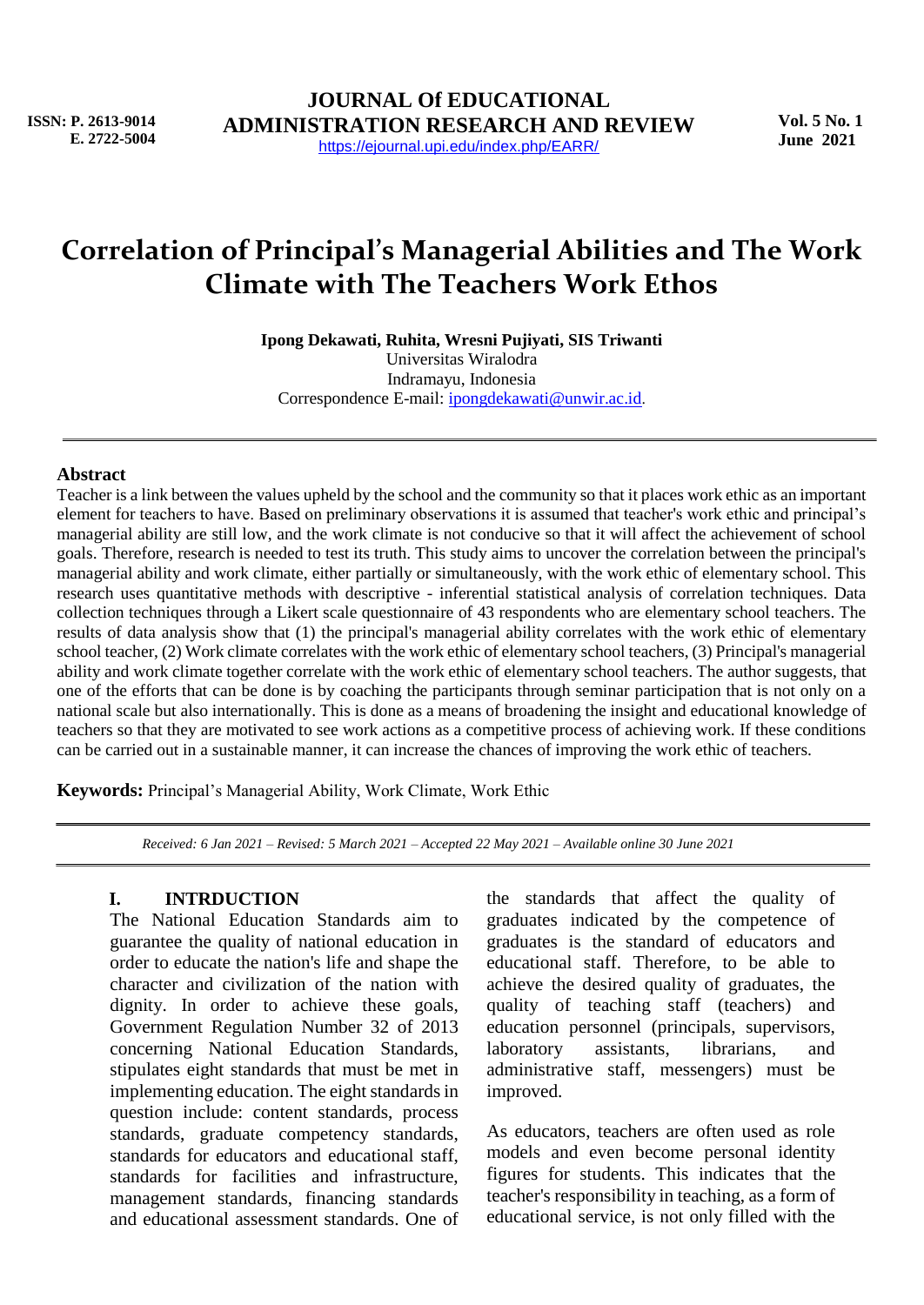provision of subject matter content but must also be accompanied by providing opportunities for students to build moral intelligence and develop their own potential. Therefore, holding the profession as a teacher requires a high level of commitment, dedication, and sincerity to educational institutions and students in achieving educational goals in the school where he works.

The high responsibility of teachers in achieving school goals indicates the high need for teachers to understand the code of ethics for the teaching profession. The professional code of ethics deals with the principles and values that teachers must apply in creating a conducive atmosphere while providing educational services to students. In this case, teachers must be actively involved in every educational process and encourage and strengthen students to become active learners by utilizing various teaching strategies and techniques based on students' freedom of expression. In addition, teachers also need to understand the individual differences, intellectual level, interests and talents of their students. This is done to help students have skills and knowledge and insights that go beyond the basic skills and knowledge they have so that they are useful for themselves and their environment. If teachers can implement the teacher professional code of ethics optimally, it will encourage the advancement of the development of schools, students, communities, communities and the nation as a whole (Sherpa, 2018).

However, in reality, the fulfillment of the professional code of ethics by teachers in daily work practices is sometimes faced with several conditions that cause ethical dilemmas to emerge in teachers so that the responses given vary in the process of solving them. This condition is shown by the results of a study conducted by Werang (2018), which shows that 85.57% of the 97 teachers who were sampled in their research stated that they prefer to help their students in any way so they can pass even though they have to violate the demands of implementing a professional honesty code of ethics. Whereas the rest, chose to uphold the code of ethics of professional honesty rather than helping to graduate students who were deemed unable to master the material or skills being tested. On the other hand, varying teacher responses can actually have varying effects so that the solutions that are raised are not necessarily the right solutions because sometimes they deviate from the original intention / goal which is the basis for the teacher's decision making. This is shown by the results of the study by Shapira-Lishchinsky (2010) that sometimes obeying / holding firmly to the formal rules of the school can be a form of teacher caring for students, but the flexibility of teachers towards formal school rules can produce good things for students. In this case, this flexibility presents a second chance for students to improve themselves and avoid the negative risks that await them. This phenomenon shows that compliance with the teacher professional code of ethics can be a difficult task when faced with unexpected situations that require ethical decisions.

The ethical decisions that a teacher makes during work are formed from the sense of meaning and what he values about his job (Klampe, 1983: 2). This of course also includes work habits, characteristics or traits regarding the work methods that are owned which are completely wrapped in the work ethic of the teacher. This is what makes work ethic an important element for teachers to have. For the sake of optimizing educational services, work ethic plays a role in teacher performance because it does not only focus on typical behavior but also includes motivation which is the basis for teacher assessment elements to take an action.

The work ethic of the teacher is a set of beliefs and attitudes that are wrapped in work ethics and reflect the core values of work aimed at educational goals. The benchmarks for the work ethic of teachers can be seen from seven aspects which include: (1) work centrality, (2) self-confidence, (3) hard work, (4) use of free time, (5) morality / ethics, (6) procrastination. joy / satisfaction, and (7) time utilization (Miller et al., 2002). Several studies of previous researchers show that a high work ethic is important for teachers because it is one of the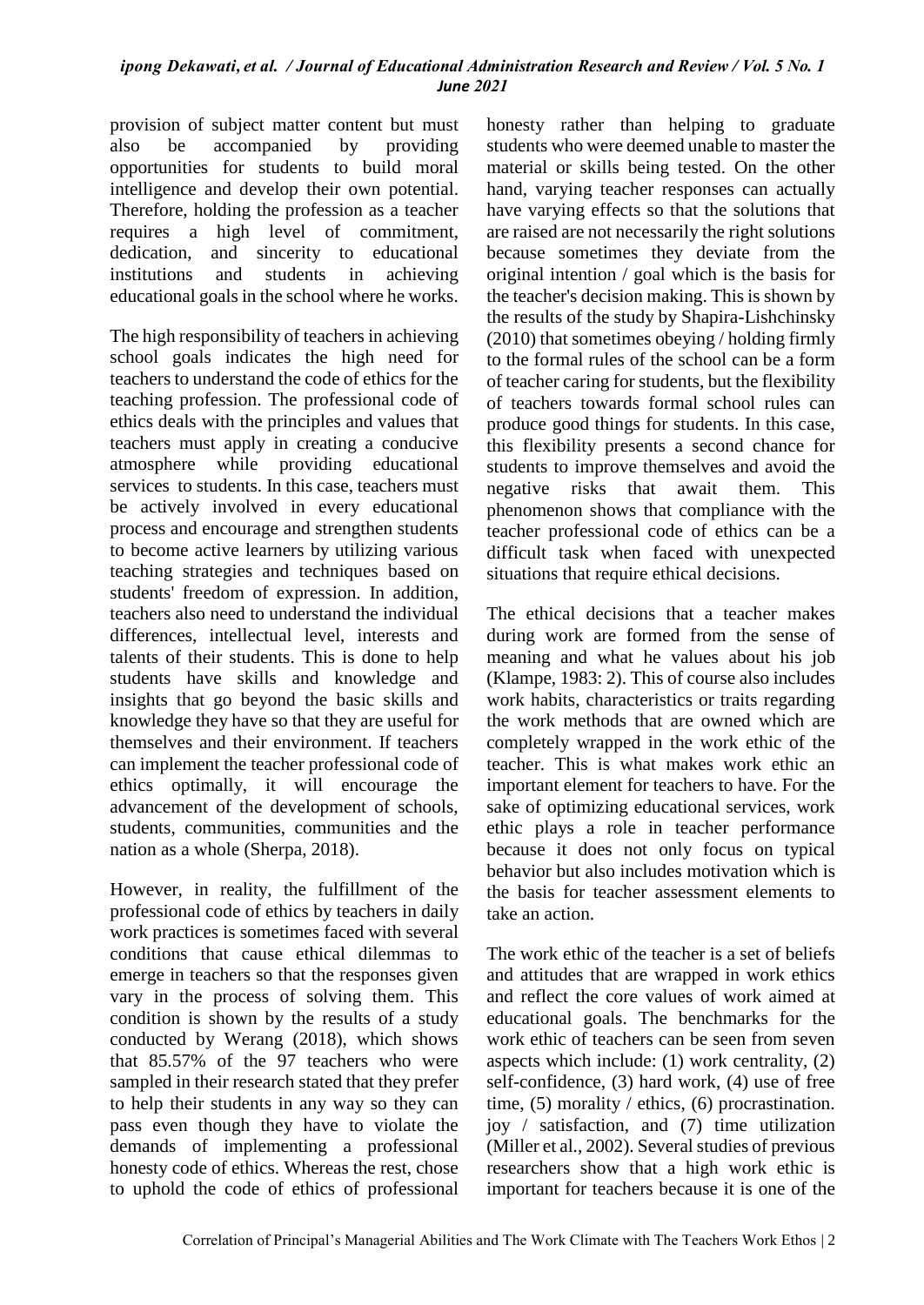standards for the quality of education in schools. Teachers with a high work ethic will have the awareness to commit to school regulations and always direct their behavior towards achieving educational goals and developing school innovation (Al-Hothali, 2018). In addition, the high work ethic of teachers also has a significant effect on performance (Narung and Samidjo, 2020; Waang et al., 2019), teacher technology pedagogical content knowledge skills (Ambaryati et al., 2019), and increased student learning effectiveness (Asmarajaya and Supardi, 2018).

Another virtue of the work ethic of the teacher is shown through its role as the main indicator of modeling and development of students, especially elementary school (SD) students, as the next generation of the nation who are responsible and independent (Turk and Vignjević, 2016). This happens because students at elementary school age have a high tendency to imitate someone who is idolized and will generally follow the words and actions of their teachers more than their parents (Alfin, 2015). Therefore, the high work ethic of the teacher, which is shown through the fair behavior of teachers in the classroom, will become a role model and be reflected positively in student behavior. On the other hand, the teacher's low work ethic, which is shown through the lack of justice in the classroom, can lead to tension, resentment, and mismatch between teachers and students.

The magnitude of the impact that a teacher's work ethic can have on service standards and the achievement of educational goals in schools underlies the need for further study of the work ethic of teachers and the elements that influence it, especially at the elementary level. When viewed from the pattern of its formation, the teacher's work ethic shown through the work behavior of the teacher is built due to vertical and horizontal interactions between teachers and other teachers and with the principal (Dani, 2014). This indicates that the school management strategy used / compiled by the principal has the potential to contribute to determining the level of teacher work ethic. Adapun strategi yang dimaksud terangkum ke dalam empat kemampuan manajerial kepala sekolah, meliputi *planning*, *organizing*, *actuating*, dan *controlling* (Djafri, 2017).

The managerial ability of school principals is one of the five abilities that school principals must possess as stated in Ministerial Regulation Number 13 of 2007 concerning Principal Skill Standards. Based on the results of studies of previous researchers, it is known that the principal managerial competence has a significant effect on teacher performance (Mawaddatullin, 2017), teacher productivity (Harahap and Rusdinal, 2017), and teacher professionalism (Ariyanti et. Al, 2019). The measure of teacher performance can be seen from the sense of responsibility in carrying out the mandate and profession that they carry, the sense of moral responsibility on their shoulders, as well as their obedience and loyalty in carrying out their teacher duties in the classroom and outside the classroom (Sujana et al., 2018). On the other hand, high and low teacher work productivity is related to the high and low work ethic of teachers (Bashiroh, 2017).

Based on preliminary observations made by the author in several schools, several phenomena were found that led to less than optimal managerial abilities of school principals. For example, there are still some school principals who have not optimally coordinated with teachers and other education personnel in forming a program that leads to the achievement of the school's vision and mission. As a result, school planning prepared by the principal has not optimized the strengths, weaknesses, opportunities, and challenges that schools have or face. Meanwhile, the ability of school principals to organize school performance and curriculum development also appears to be low. This is indicated by the unclear distribution of the main duties and functions of each school member. In addition, the empowerment of school resources is still lacking. One example can be seen from the low number of publications on classroom action research conducted by teachers related to the development of learning techniques in their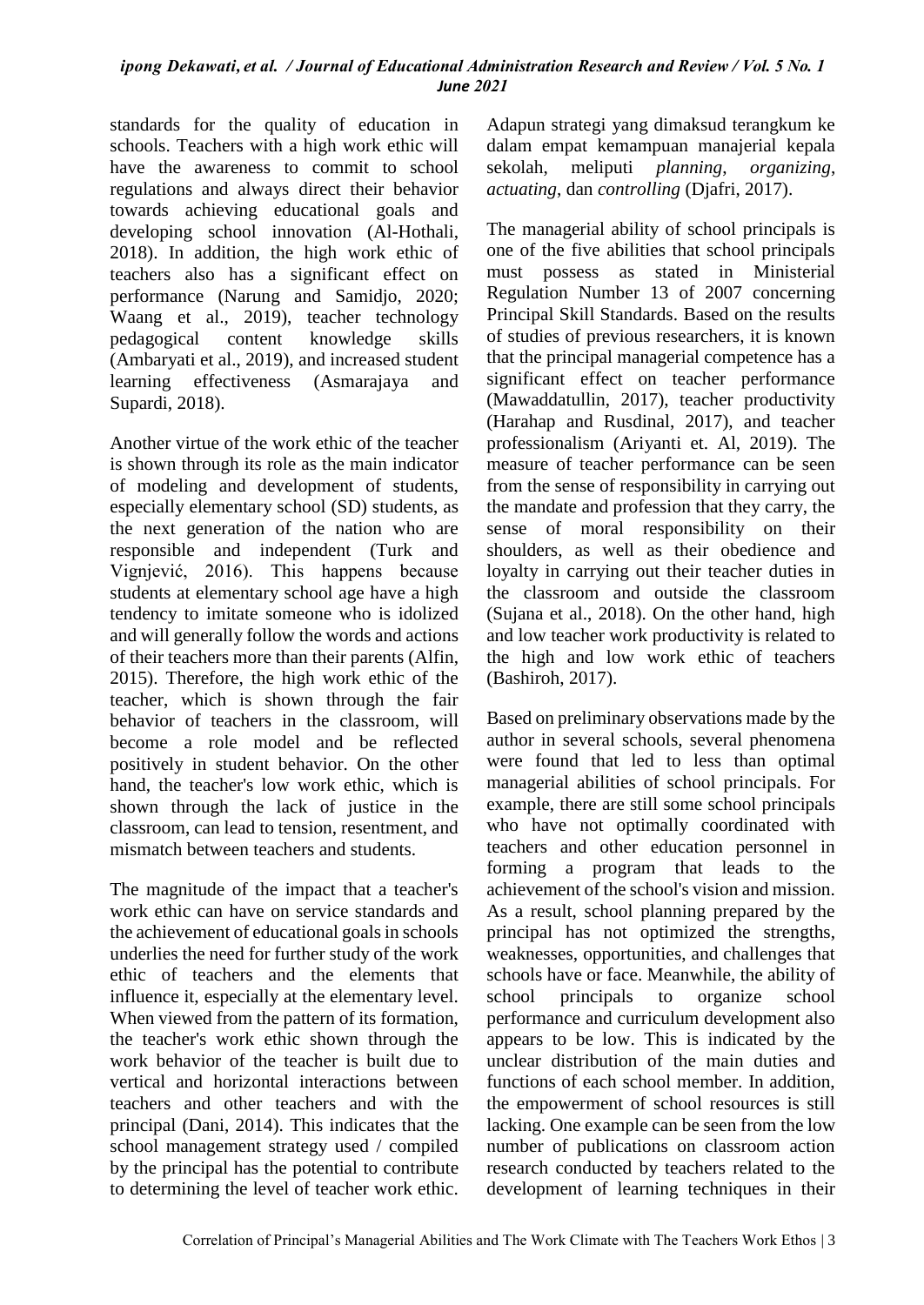class. Based on the above phenomenon, it appears that the principal managerial ability is not optimal so that it can affect the work ethic of teachers. However, it should also be realized that work ethic is a complex concept and is built internally and has a basis of work culture values. Therefore, the driving force for the work ethic of teachers can also come from other external factors, one of which can be caused by the work climate in which they work.

Work climate is an atmosphere with respect to the overall work situation in the implementation of duties and functions. The benchmarks of school work climate can be seen from the level of support (supportive), the level of friendship (colegial), and the level of intimacy (intimate) formed in a work environment (Hoy and Miskel, 1978). The work climate that teachers perceive as positive increases the intensity and resilience of teachers in facing pressure on work (Kasturi et al., 2017). As a result, teachers become more responsible for their work because they are driven by the habit of seeing workloads as challenges for teachers to achieve educational goals. Meanwhile, the perception that the work environment has a harmonious climate, encourages meeting challenges at work, career justice, and equal promotion opportunities can move teachers to do the best of their abilities while working (Budiawati, 2017). Therefore, the more conducive the work climate is, the potential for enhancing the work ethic of the teacher.

Based on the results of preliminary observations made by the author regarding the work climate of teachers in several schools, it can be seen that the physical conditions including the condition of the building, cleanliness of the workplace, and smooth administration still need to be considered. Of the nine primary schools in target schools V that have a physical condition of the building in good condition, it reaches 66%, in terms of cleanliness of the workplace it reaches 33%, while from smooth administration it reaches 83%. Meanwhile, psychological conditions such as kinship and familiarity between teachers and school principals are quite good.

However, there are still groupings among teachers based only on the suitability of character or interests and their alma mater when they work. Competition between teachers is not always related to work performance. In addition, there is a tendency for teachers to avoid job challenges such as making scientific papers or PTK with titles that show novelty from a scientific side.

Based on the background put forward and the phenomena related to teacher performance, an assessment of related problems needs to be done in order to improve the work ethic of teachers, especially when it involves the role of principal managerial abilities and the work climate of teachers. Based on this phenomenon, the research aims to determine: (1) the magnitude of the correlation between the managerial abilities of principals and the work ethic of teachers; (2) the magnitude of the correlation between teacher work climate and teacher work ethic; (3) the magnitude of the correlation between the principal's managerial ability and the work climate of the teacher together with the work ethic of the teacher.

Ability is often juxtaposed with the term competency which comes from English, namely competency which means proficiency, ability and authority. A person is declared competent in a certain field if they master the skills to work as an expertise in line with their field. In managing the education unit, the principal is required to master certain skills and competencies that can support the implementation of his duties. Sahertian (Supardi, 2014: 28) defines competence as the ability to carry out something that is obtained through education and training. Thus, the ability of the principal is the basic knowledge, skills and values that the principal reflects in the habit of thinking and acting consistently which allows him to be competent or capable of making decisions about the provision, utilization and improvement of potential resources to improve the quality of education in schools. This requires leadership from an effective and efficient school principal.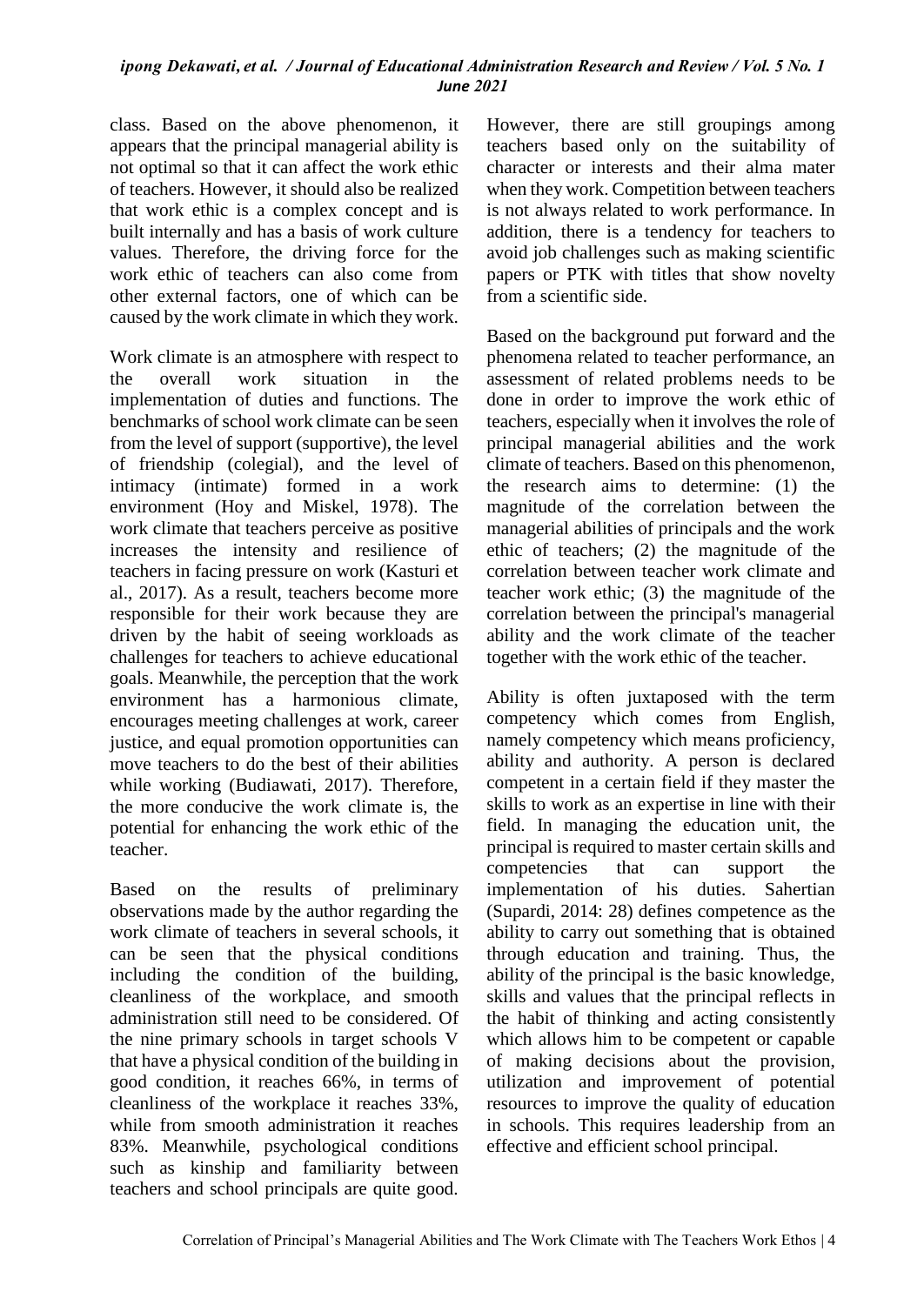In the Regulation of the Minister of National Education (Permendiknas) Number 13 of 2007 concerning School Principal Standards, it is stated that there are five abilities that must be possessed by school principals, namely: personality; managerial; entrepreneurship; supervision; social. Personality abilities as referred to include: (a) developing a culture and tradition of noble morals, and being role models of noble morals for the school community; (b) have personal integrity as a leader; (c) have a strong desire for selfdevelopment as the Principal of the School; (d) being open in carrying out its main duties and functions; (e) self-control in dealing with problems as the principal; and (f) have talents and interests as educational leaders. Noble morals for the school community; (a) have personal integrity as a leader; (b) have a strong desire for self-development as the Principal of the School; (c) being open in carrying out its main duties and functions; (d) self-control in dealing with problems as the principal; and (e) have talents and interests as educational leaders.

Managerial skills include (a) compiling school plans for various planning levels; (b) develop schools according to needs; (c) leading the school in the context of optimally utilizing school resources; (d) managing school change and development towards effective learning organizations; (e) creating a culture and school climate that is conducive and innovative for student learning; (f) managing teachers and staff in order to empower human resources optimally; (g) managing school facilities and infrastructure in order to optimize utilization; (h) managing relationships between schools and communities in order to seek support for ideas, learning resources, and funding; (i) managing students in the context of admitting new students and placing the capacity building of students; (j) managing curriculum development and learning activities in accordance with the direction and goals of national education; (j) managing school finances in accordance with the principles of accountable, transparent and efficient management; (k) managing school administration in support of achieving school goals; (l) managing a special service unit in supporting student learning in schools; (m) managing school information systems in the framework of programming and decision making; (n) take advantage of advances in information technology for improving learning and school management; and (o) monitoring, evaluating, and reporting the implementation of school activity programs with appropriate procedures and planning follow-ups.

Entrepreneurial abilities include (a) creating useful innovations for schools; (b) strive to achieve the success of the school as an effective learning organization; (c) has a strong motivation to succeed in carrying out its main duties and functions as a school leader; (d) never give up and always look for the best solution in facing the obstacles faced by schools; and (e) have an entrepreneurial instinct in managing school production / service activities as a learning resource for students.

Supervision abilities include (a) planning academic supervision programs in order to increase teacher professionalism; (b) carry out academic supervision of teachers using an appropriate approach and supervision; and (c) following up on the results of academic supervision of teachers in order to increase teacher professionalism.

Social skills include (a) working with other parties for the benefit of the school; (b) participate in social-community activities; and (c) have social sensitivity towards other people or groups.

In carrying out its function as an educator, the principal must have the right strategy to improve the professionalism of teachers as educational staff in their schools. Increasing teacher professionalism is closely related to performance, because the performance of a person in carrying out his duties. This is in accordance with Smith's opinion as quoted by Nasir et al. (2009: 63) which suggests that "Performance or performance is the work result of a process". Thus, the role of the principal as a manager greatly affects the performance of teachers in improving their professionalism as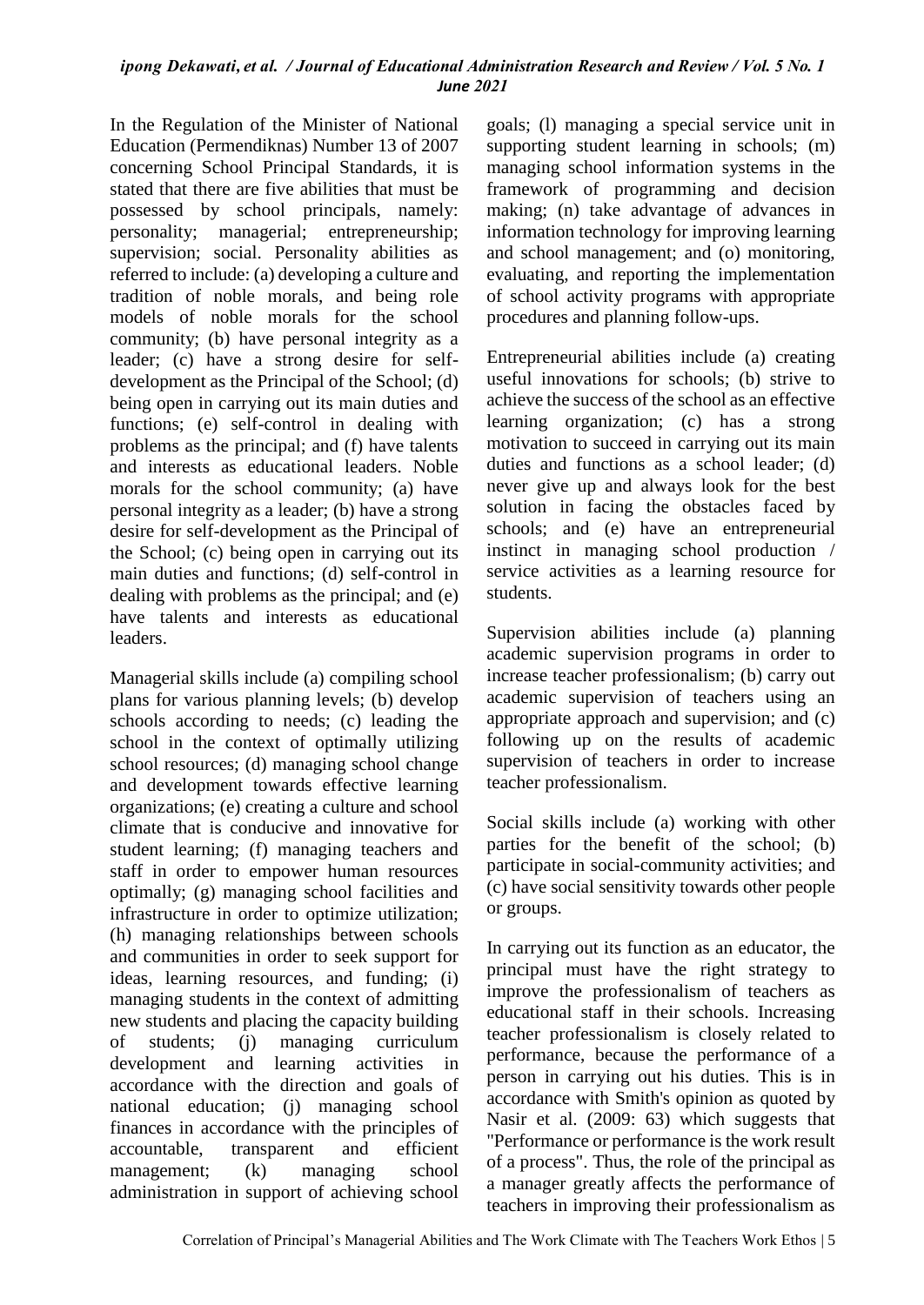educators. The principal as a manager needs managerial competence to be able to manage his school effectively and efficiently. Referring to the opinion of Terry (1997: 4) followed by Djafri (2017: 15), "the management process consists of planning, organizing, leading (leadership or mobilization) and controlling (controlling) all school resources effective and efficient.

The working climate at school is a condition around the school and an atmosphere that is "quiet and comfortable" which is suitable and conducive to learning that can improve academic achievement (Marzuki in Supardi, 2014: 121). The working climate in the school describes the condition of the school residents in a cheerful and intimate state or caring for one another. An intimate relationship with the work climate in schools occurs because there is a good relationship between the principal and teachers, and between teachers and students (Creemers and Scheerens, 1994: 138) cited by Supardi (2014: 121).

The principal must have human relations skills in educational organizations, namely the ability to establish an open two-way communication system with school personnel and other community members to create an atmosphere of trust in the school and improve teacher performance (Sutisna in Wahyudi, 2012: 33).

The principal in leadership skills is to influence and direct subordinates (teachers) to achieve school goals through activities (a) increasing member participation in preparing school programs; (b) creating a conducive working climate; (c) delegate some responsibilities and involve teachers in making decisions; and (d) encourage the creativity of members and provide opportunities for teachers to perform (Wahyudi, 2012: 34).

In general, the term school work climate refers to the quality of the school environment, as expressed by Hoy and Miskel cited by Hasanah (2008: 4) that: Organizational climate is a relatively enduring quality of the school environment that is experienced by teachers, affect their behavior , and is based on their collective perceptions of behavior in schools ", (organizational climate or school work climate is the quality of the school environment that teachers feel or experience, affect their behavior, and are based on perceptions of collective behavior in schools) . A harmonious relationship between the school and parents of students will form a better school work climate for their students. A good school work climate will have a positive impact on teacher performance both in the aspects of planning and implementing learning.

Based on the description above, it can be seen that the work climate arises because of the process of interaction among organizational members which then brings out the characteristics of the organization. Some important things that need to be noted from the definition of work climate above are: first, related to the perception of organizational climate based on what members of the organization do and believe. Second, the relationship between other organizational characteristics and superiors' actions and the resulting climate. It is generally recognized that the work climate is an important factor in the behavior of the members of the organization itself. Therefore, the climate in an organization is unlikely to be the same as the climate in another organization, even though their overall activities may have almost the same characteristics. This is because the activator of activities in the organization is human. A work climate that describes the atmosphere and working relationship between fellow educators, between educators and school principals, between educators and other education personnel and between departments in their environment is a form of a conducive work environment. This kind of atmosphere is very much needed by educators and school principals to carry out their work more effectively.

School work climate can be described through supportive, directive, restrictive, collegial, intimate, and disengaged dimensions (Hoy and Miskel, 1978: 190-198). These dimensions form the types of work climate, namely: Open, engaged, disengaged and closed. According to Hoy and Miskel (1978: 194), among the six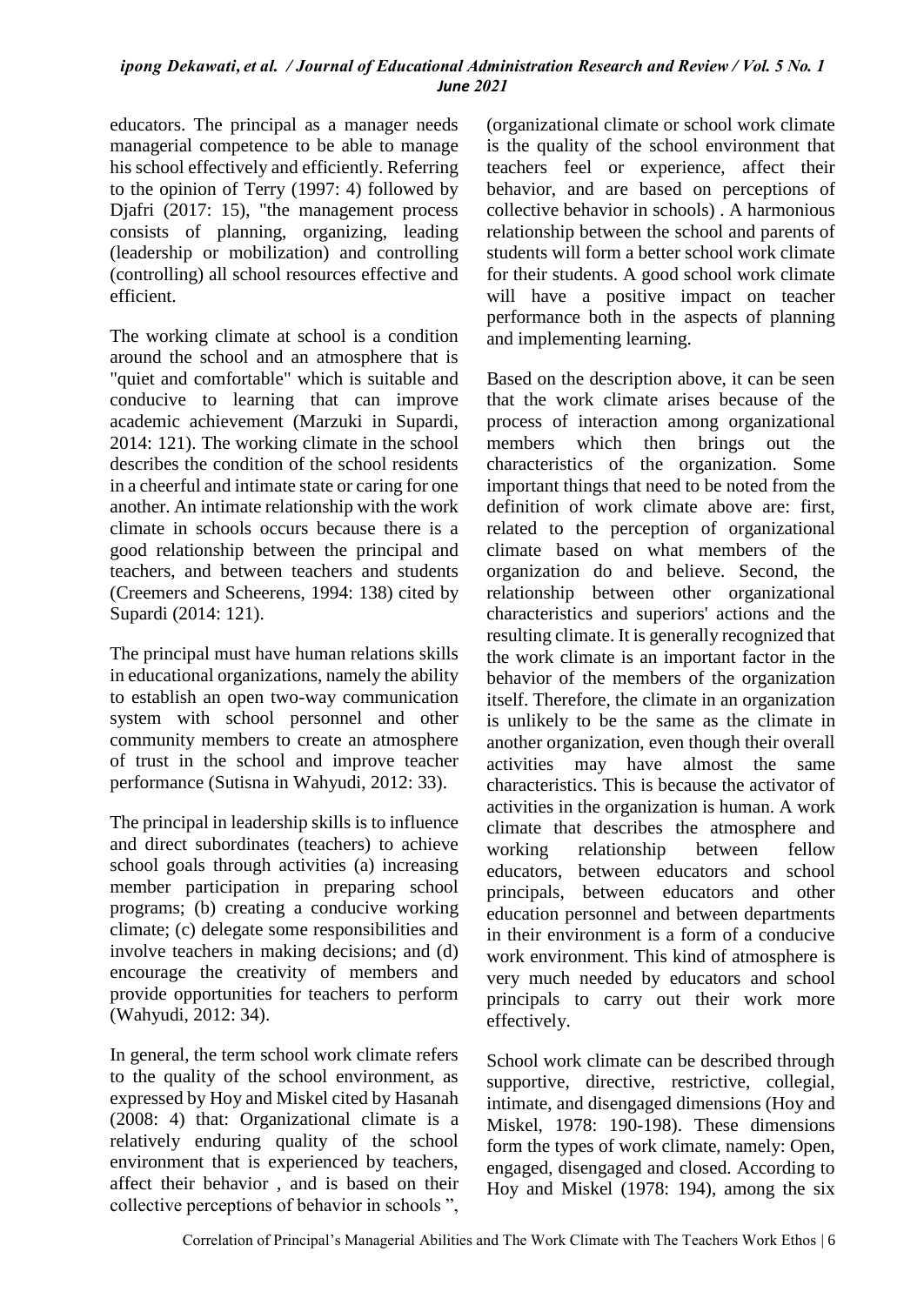dimensions of the work climate previously mentioned, the supportive, collegial, and intimate dimensions can be observed, can be measured, and have a high openness value compared to other dimensions. From these three dimensions it can be seen the level of openness of communication between people who are involved in work in an organization. Where the level of openness in this case is one of the categories of organizational climate known as open climate. Therefore, this study will not identify these types of climate as a whole, but one type of climate, namely the type of open climate (open climate) with the dimensions explored are: supportive, collegial and intimate which have the potential to improve teacher work ethics.

## WORK ETHIC

Miller (2002) categorizes work ethic into seven components, namely work centrality, selfconfidence, hard work, free time utilization, morality / ethics, delaying joy / satisfaction, and time utilization. The seven components are used as dimensions of the teacher's work ethic in this study. The descriptions of the seven dimensions are given below.

1). Work Neutralization. The centrality of work refers to the importance of someone placing their opportunity to work. The centrality of work exceeds the need and desire for compensation and represents a major framework relating to one's selfidentification (Hirschfeld and Field, 2000). Pryor and Davies (1989) examined the concept of true centrality of work and focused on three concepts, namely: 1) Believing that work is good and work provides dignity (Buchholz, 1976); 2) The centrality of work is a "residual concept", or in other words someone's less attention in non-work activities and more focus on the centrality of work (Pryor, 1987); and 3) A person's affective attention to work and focus on processes (Dubin et al., 1975).

2) Self-confidence. People who are confident in their own abilities and have realistic expectations, even when their expectations do not come true, they remain positive and can accept them. Selfconfidence is also associated with determining one's career (Miller, 2002). The confident teacher displays a strong tendency for self-expression and a desire to take responsibility, to make decisions that affect and function autonomously or independently of others.

3) Hard work. Hard work is meant here is the belief that a person can become a better person and achieve his goals through a commitment to the value and importance of work. People who are committed to working hard can overcome almost any obstacle, can achieve personal goals, and become a better person. (Miller, 2002). Every work that is done by a teacher must always be carried out with sincerity of heart and mind and strived to be done properly and prioritize quality. The tasks that become burdens and responsibilities are always done optimally. Consideration of students is done wholeheartedly with patience and persistence, so that those who are guided and nurtured achieve success.

4) Use of leisure time. According to Feldman and Hornik (1981) leisure time is not working time. People who understand work-leisure need a clear distinction between potential leisure time, leisure time activities and leisure time orientation (Shamir and Ruskin, 1983). Potential leisure time is flexibility in doing what a person wants to do when he wants to do it. Leisure activities are participation in non-work activities, and work time orientation is the desire to participate in non-work activities. In the context of this research, the reference to leisure time is meant to refer to work time orientation, or in other words the importance of individuals placing non-work / leisure activities.

5) Morality / ethics. The terms morality and ethics refer to points around character, habits and issues of behavior. Normally morality is used to describe how people act, while ethics is used to establish the study of standards of behavior, specifically rules of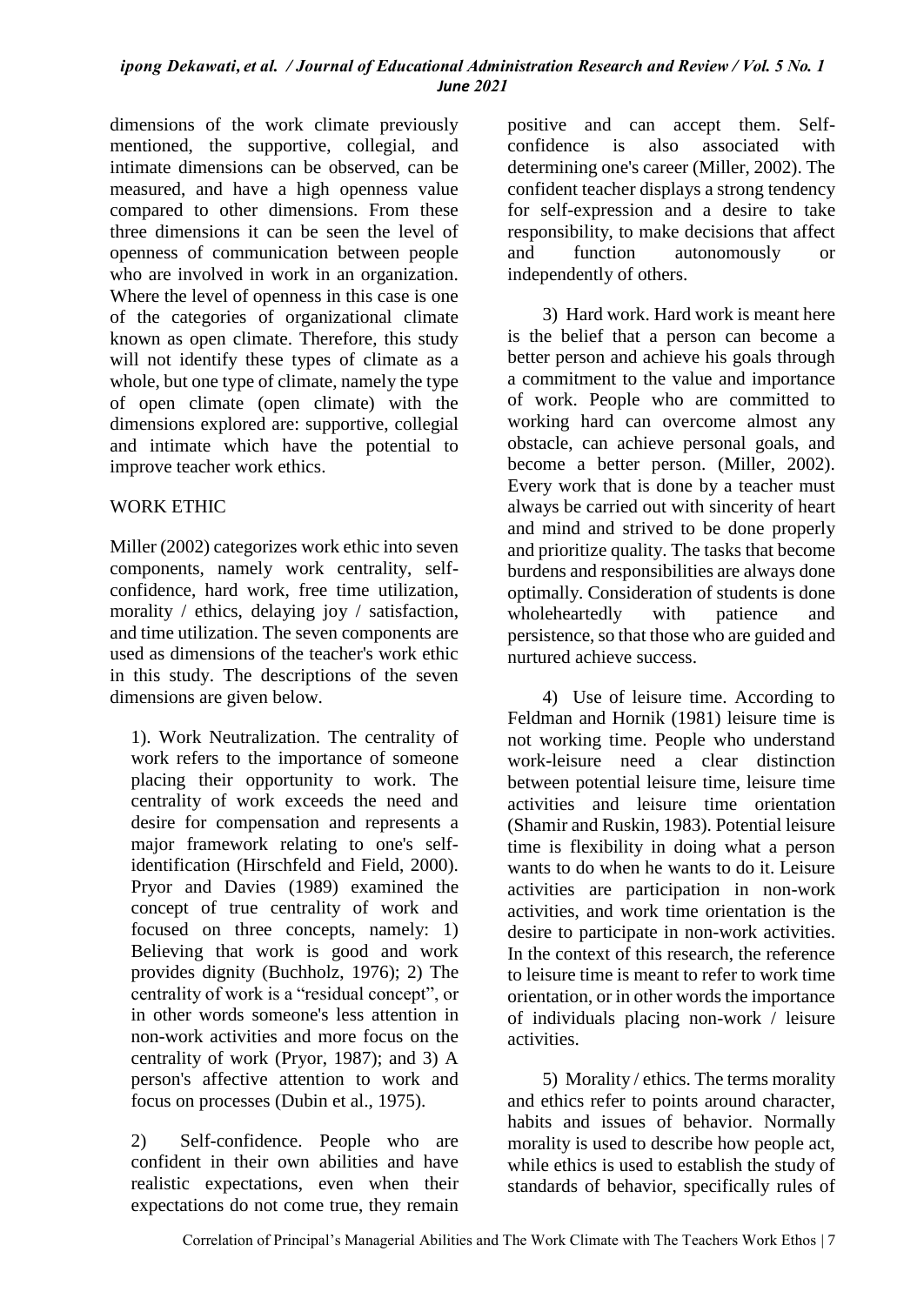right and wrong (Gbadamosi, 2004). More often, the terms ethics and morality are used interchangeably as a way of referring to the issues on which people act or are expected to act. In this study work ethic, "morality and ethics" are combined to explain belief in a justice and moral existence (Miller, 2002). One of the factors that make students successful and education progressively develops is the morality / ethics of the educators. To be a role model and role model for many people in this regard, students; co-workers; parents of students; supervisors and the community, teachers are required to act fairly and correctly in carrying out their daily duties and responsibilities.

6) Procrastination of Joy / Satisfaction. Delay in joy or satisfaction reflects the ability to forget short-term rewards in order to get some benefits in the future (Joy and Witt, 1992), or in other words, delay of joy / satisfaction is an individual's ability to maintain a part of the action chosen for the achievement of goals. long term although there are alternative trials that offer short term satisfaction.

7) Time is wasted / wasted. Time wasted in this context refers to a series of entities with one side representing a high commitment to managing time in order to maximize productivity and the other hand categorizing a low commitment to managing time. Efficient and constructive use of time is consistent with a strong work ethic (Herma, 2002), and it has long been understood that improved performance is not negotiable when it comes to efficient use of time (Mudrack, 1999). Procrastination and poor time management have been identified as barriers to productivity.

Teachers who have a positive attitude and assessment of work efficiency and effectiveness will strongly agree if before teaching, the teacher must make a learning plan, whether it's an annual, quarterly, weekly or daily program. The teacher must also manage and utilize the available time in such a way that the learning objectives that have been formulated can be achieved effectively and efficiently. In implementing PBM, teachers must be able to choose and use ICT methods and media that are in accordance with the learning objectives in order to achieve educational productivity. Thus, the teacher must be a professional, expert, and responsible.

## **II. METHOD**

Based on the objectives to be achieved and the identification of the proposed problem, this study uses a quantitative approach, with descriptive statistical analysis methods inferential correlation techniques. Descriptive statistics are used to describe the data obtained, while inferential statistics are used to make conclusions. The research design used was a causal design to analyze the correlation between variables, namely the principal managerial ability  $(X_1)$ , work climate  $(X_2)$ , and the work ethic of the teacher (Y).

The three variables in this study are measured based on the dimensions that construct each variable. The dimensions used to measure the managerial ability of school principals include planning, organizing, leading (leadership or movement) and controlling (Djafri, 2017). Meanwhile, the work climate dimension includes supportive, friendship level (collegial), and intimacy level (intimate) (Hoy and Miskel, 1978). Meanwhile, the dimensions of the teacher's work ethic include work centrality, self-confidence, hard work, use of free time, morality / ethics, delaying joy / satisfaction, and time utilization (Miller et al., 2002).

The population in this study were all elementary school teachers at the Fostered School V Wanasari District, Brebes Regency, totaling 75 people. The sample calculation technique uses cluster random sampling where the minimum sample determination uses the Slovin formula (Riduwan, 2013: 120). Based on the calculation, it is known that the sample in this study amounted to 43 respondents. Data collection through questionnaires with reference to the Likert scale as a form of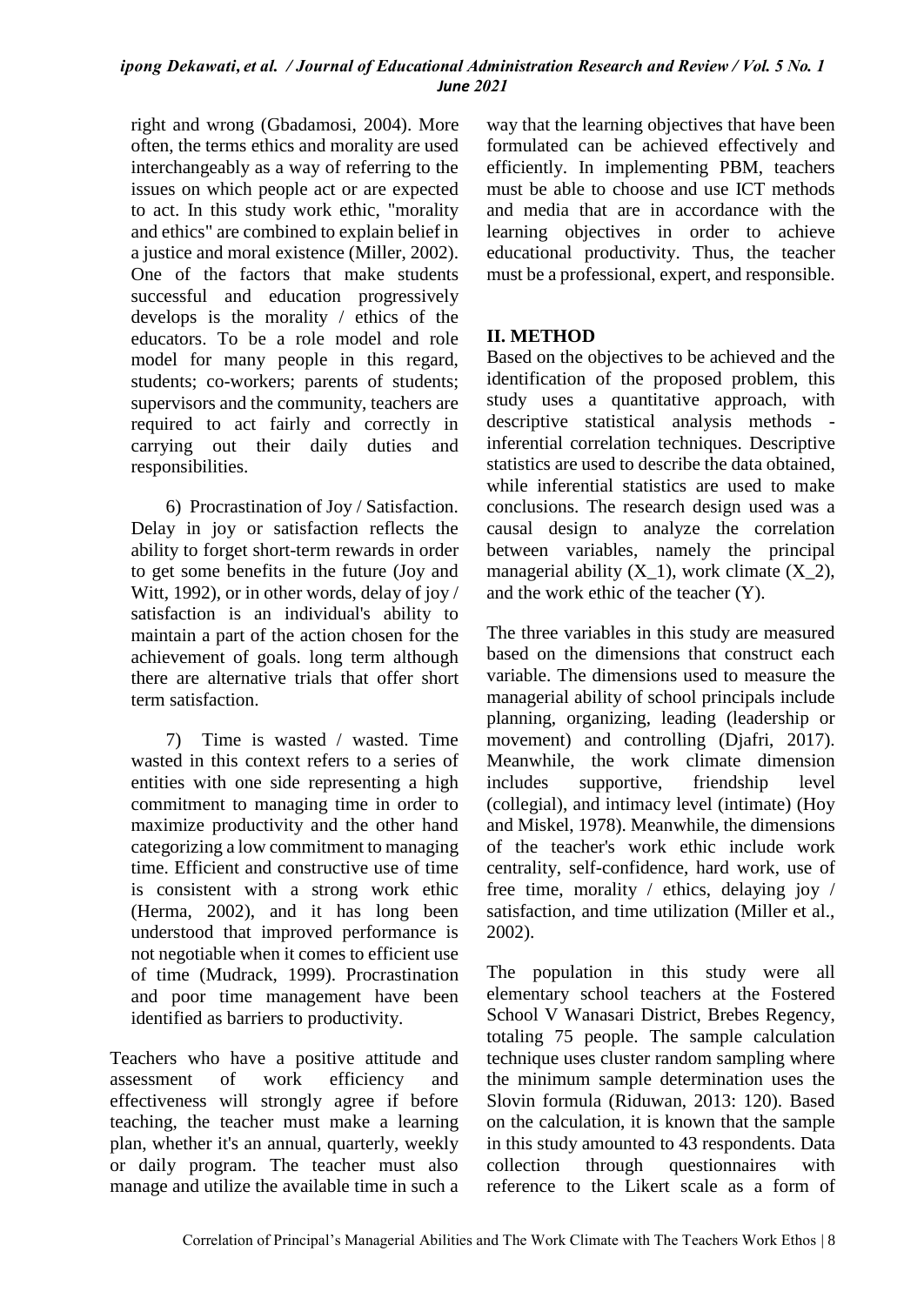construction of the question items in the questionnaire with five alternative answers.

The collected data were processed using descriptive analysis to determine the general tendency of each variable of this study using the average percentage formula obtained from dividing the average score of each variable with the ideal score of each variable. The percentage value is then consulted by adopting the interpretation of the percentage of research variables proposed by Arikunto (2006: 245). While the research hypothesis testing is done through correlation analysis using the Product Moment correlation coefficient. The magnitude of the correlation coefficient is interpreted based on the interpretation of the correlation coefficient interval proposed by Riduwan (2013: 136).

## **III. RESULTS AND DISCUSSION**

Based on the results of descriptive statistical calculations, it is known that the general tendency of the conditions for the variables  $X_1$ and  $X_2$  has very good criteria, while the Y variable has good criteria. The results of the calculations are summarized in Table 1.

| Table 1. Descriptive Statistics |         |           |        |      |           |      |       |
|---------------------------------|---------|-----------|--------|------|-----------|------|-------|
|                                 |         | $X_1$     |        |      | $X_2$     | Y    |       |
| N                               | Valid   | 43        | 34     | 43   | 20        | 43   | 28    |
|                                 | Missing |           | 0      |      | 0         |      | 0     |
| Mean                            |         |           | 152,58 |      | 86,49     |      | 11186 |
| <b>Total Max Ideal Score</b>    |         | 7310      |        | 4300 |           | 6020 |       |
|                                 |         |           |        |      |           |      |       |
| <b>Total Score</b>              |         |           | 6561   |      | 3719      |      | 4810  |
| Variable Percentage             |         |           | 89,8%  |      | 86,5%     |      | 79,9% |
| <b>Triteria</b>                 |         | Very good |        |      | Very good |      | good  |

Meanwhile, the calculation of the percentage of each dimension in variable X\_1 shows more detailed results as can be seen in Table 2.

| Table 1. Descriptive Statistics |       |                   |                 |  |  |
|---------------------------------|-------|-------------------|-----------------|--|--|
| <b>Dimensi</b>                  | Mean  | <b>Persentase</b> | <b>Kriteria</b> |  |  |
| <b>Planning</b>                 | 92.43 | 92%               | Very good       |  |  |
| Organizing                      | 88.84 | 89%               | Very good       |  |  |
| Leadership                      | 89,40 | 89%               | Very good       |  |  |

| Pengendalian | 86,98 | 87% | Very good |
|--------------|-------|-----|-----------|
|--------------|-------|-----|-----------|

Based on Table 2, all dimensions of the principal managerial ability variable are in very good condition. Of all the existing dimensions, the lowest average score is in the control dimension of 86.98 with a percentage value of 87%. While the highest average score is in the planning dimension of 92.43 with a percentage value of 92%.

The calculation of the percentage of each dimension in variable  $X_2$  shows more detailed results as can be seen in Table 3.

Table 3.Calculation of Percentage of Variable Dimension X<sub>2</sub>

| <b>Dimension</b> | Mean  | <b>Percentage</b> | <b>Criteria</b> |
|------------------|-------|-------------------|-----------------|
| <b>Support</b>   | 81,94 | 82%               | Good            |
| Friendship       | 85,87 | 86%               | Very<br>good    |
| <b>Intimacy</b>  | 91,86 | 92%               | Very<br>good    |

Based on Table 3, almost all dimensions of the work climate variable are in very good condition, except for the support dimension with a good condition. Of all the existing dimensions, the lowest average score is in the support dimension of 81.94 with a percentage value of 82%. While the highest average score is in the intimacy dimension of 91.86 with a percentage value of 92%.

Next, the calculation of the percentage of each dimension in variable Y shows more detailed results as can be seen in Table 4.

### Table 4.Calculation of the Percentage of Variable Dimensions Y

| <b>Dimension</b> | Mean  | <b>Percentage</b> | <b>Criteria</b> |
|------------------|-------|-------------------|-----------------|
| <b>Support</b>   | 81,94 | 82%               | Good            |
| Friendship       | 85,87 | 86%               | Very good       |
| <b>Intimacy</b>  | 91,86 | 92%               | Very good       |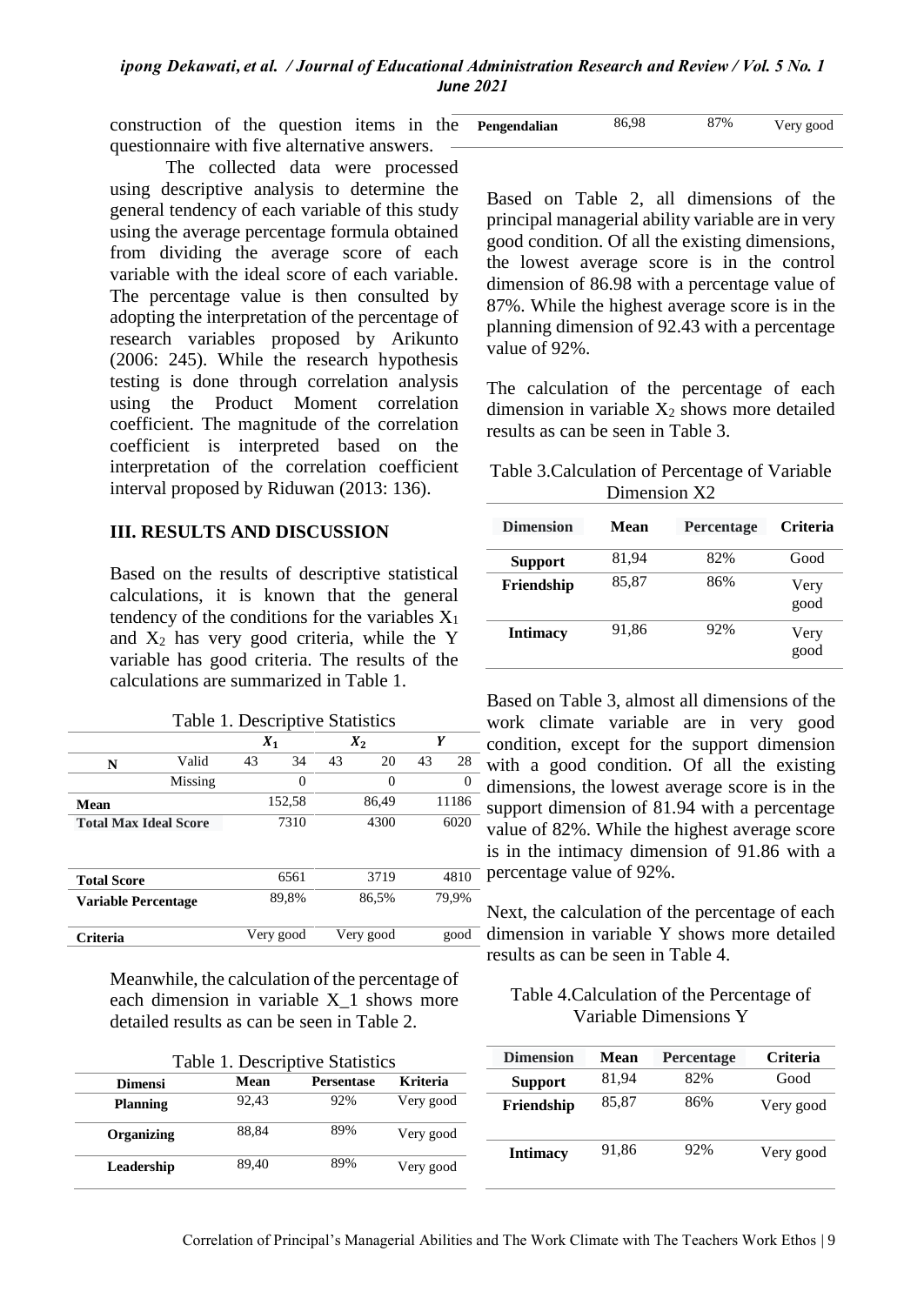Based on Table 4, the confidence dimension is in the medium category with an average score. Meanwhile, several dimensions such as the centrality of work, hard work, use of leisure time, delays in joy / satisfaction, and time wasted / wasted are categorized as good. However, the dimension of morality is in a very good condition. Of all the existing dimensions, the lowest average score is in the confidence dimension of 69.77 with a percentage value of 70%. While the highest average score is found in the dimension of morality of 89.38 with a percentage value of 89%.

Meanwhile, the main objective of this study was to determine the correlation of the principal managerial ability  $(X_1)$  and work climate  $(X_2)$ , either partially or simultaneously (together), with the work ethic of the teacher (Y). The first hypothesis testing is related to testing the correlation between  $X_1$  and Y, which results are summarized in Table 5.

Table 5. Simple Correlation Test for X1 and Y variables

|            | Koefisien<br>Koefisien<br>Determinasi<br>Korelasi |        | Signifikansi        |                              |
|------------|---------------------------------------------------|--------|---------------------|------------------------------|
| $r_{yx_1}$ | 0,637                                             | 40,60% | $t_{hit}$<br>5.2936 | $=$ $t_{table1}$ =<br>2,0195 |

From Table 5, it is known that the simple correlation coefficient is 0.637, so that the correlation between the managerial ability of principals and the work ethic of teachers is good. From the coefficient of determination, it is known that the correlation percentage is 40.60%. The significance of the correlation between the principal's managerial ability and the work ethic of the teacher is seen from the results of the t test where the t-count value is 5.2936 and the t-table value is 2.0195. Thus the value of t count t table, so the correlation between the managerial ability of the principal and the work ethic of the teacher is significant.

From the results of statistical calculations above, the answer to the first hypothesis in this study is that there is a correlation of 0.637, then r (x 1 y) $> 0$ , so that H0 is rejected and H1 is accepted. This means that there is a significant correlation between the managerial abilities of principals and the work ethic of teachers.

These findings support the research conducted by Trimono (2019) that the achievement and realization of professional teacher performance is very dependent on the managerial skills / abilities of the principal. Furthermore, Mawaddatullin (2017) in his research also shows that the managerial competence of principals contributes significantly to teacher performance.

Meanwhile, if it is seen from the results of the data description, it is known that the managerial ability of the principal and the work ethic of the teacher are in a very good and good condition respectively. This deserves to be maintained and improved again through improvements to the lowest dimension of the two variables. The results of the analysis show that control is a variable dimension of the principal's managerial ability with the lowest level of achievement of response, especially in the aspect of using performance evaluation results to make continuous improvements. In addition, one aspect of the organizational dimension related to efforts to mobilize school members to achieve competitive quality targets also has a low level of response achievement. On the other hand, self-confidence is a variable dimension of the teacher's work ethic with the lowest level of achievement of response, especially in relation to the reluctance that teachers might feel in expressing opinions during academic meetings in order to contribute to the improvement of academic programs.

The findings of data descriptions for variables  $X_1$  and Y also support the results of testing the first hypothesis in this study. In this case, when the principal is able to move the school community (teachers) to work with a competitive quality target orientation, the teachers will also get used to working by prioritizing high quality in order to maintain the excellence that can be provided by the school where they work. Efforts to maintain the quality of education, when used as a culture or habit at work, can act as an adjustment between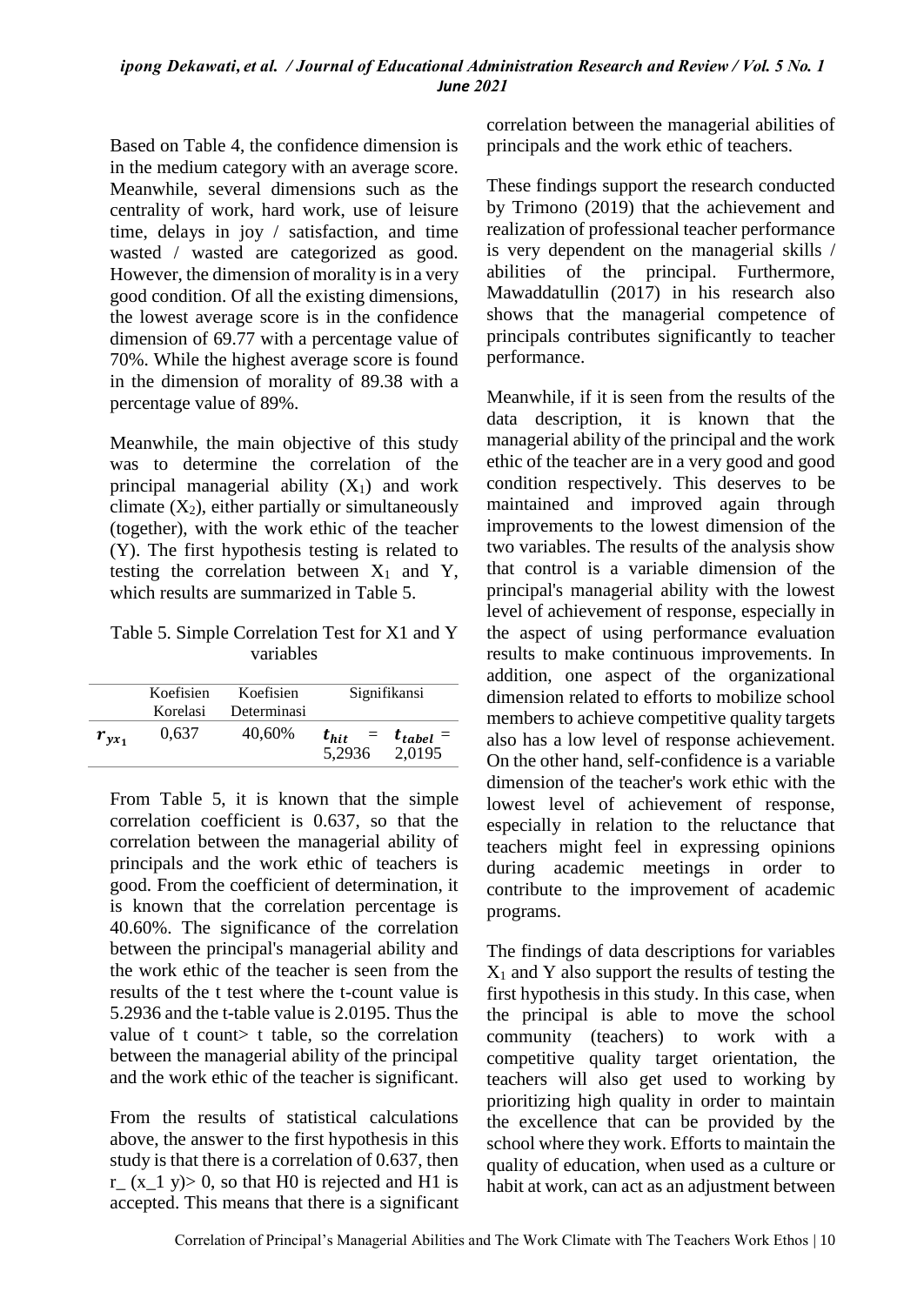the high self-value and the work value of teachers so as to trigger all forms of action directed towards achieving predetermined targets. Therefore, increasing the work ethic of teachers cannot be separated from the role of the principal's managerial ability as the person responsible for meeting educational service standards in schools.

Next, testing the second hypothesis that is carried out is related to testing the correlation between  $X_2$  and Y, the results of which are summarized in Table 6.

Table 6. Simple Correlation Test for  $X_2$  and Y Variables

|            | Koefisien<br><b>Korelasi</b> | Koefisien<br>Determinasi | Signifikansi |                                          |
|------------|------------------------------|--------------------------|--------------|------------------------------------------|
| $r_{yx_2}$ | 0,734                        | 53,87%                   |              | $t_{hit}$ = $t_{table}$<br>6.9194 2.0195 |

From Table 6, it is known that the simple correlation coefficient is 0.734, so the correlation between work climate and teacher work ethic is good. From the coefficient of determination, it is known that the correlation percentage is 53.87%. The significance of the correlation between the work climate and the work ethic of teachers is seen from the results of the t test where the t-count value is 6.9194 and the t-table value is 2.0195. Thus the value of t count> t table, so the correlation between the work climate and the work ethic of the teacher is significant.

From the results of statistical calculations above, the answer to the second hypothesis in this study is that there is a correlation of 0.734, so r<sub> $(x_2 y) > 0$ , so that H0 is rejected and H1</sub> is accepted, meaning that there is a significant correlation between the work climate and the work ethic of the teacher.

These findings support the results of Budiawati's (2017) research which shows that a conducive work climate affects the increase in teacher motivation to excel. In this case, teachers' perceptions of the conducive working climate in fulfilling their professionalism needs to motivate teachers to do the best of their abilities while working. Furthermore, Awe (2016) in his research also shows that the work climate of teachers is positively and significantly correlated with teacher performance.

Meanwhile, when viewed from the results of the description of the data on the work climate and work ethic of the teacher, both are in good category. This needs attention to be improved again through improvements to the lowest dimension of the two variables. The results of the analysis show that support is a dimension of the work climate variable with the lowest level of achievement of response, especially in the constructive aspects of the criticism given by fellow teachers. Meanwhile, in the work ethic variable, in addition to the selfconfidence dimension, it was also found that one aspect of the work centrality dimension with a low level of response achievement was related to the preparation of CAR to compare the effectiveness of various learning models.

The findings of the data descriptions for the  $X_2$ and Y variables also support the results of testing the second hypothesis in this study. In this case, the constructive nature of criticism generally not only makes the problem the main focus of the discussion but also various possible solutions adapted to conditions that previously limited the teacher's space for movement. Constructive criticism opens up opportunities to act as a place for selfevaluation and triggers a process of brainstorming among teachers towards better achievement. This condition, if it occurs / is carried out on an ongoing basis, will lead to the generation of new ideas related to educational problems that can be used as the theme of teacher research through the preparation of CAR. The virtue of preparing CAR, especially if it is done together with other teachers, enables teachers to actively develop their knowledge and skills in improving and enhancing the quality of the learning they are carrying out. The results of making CAR is indirectly related to increased teacher confidence to participate in efforts to improve school quality because they believe that the input given comes from the results of scientific studies that have been carried out. Therefore, a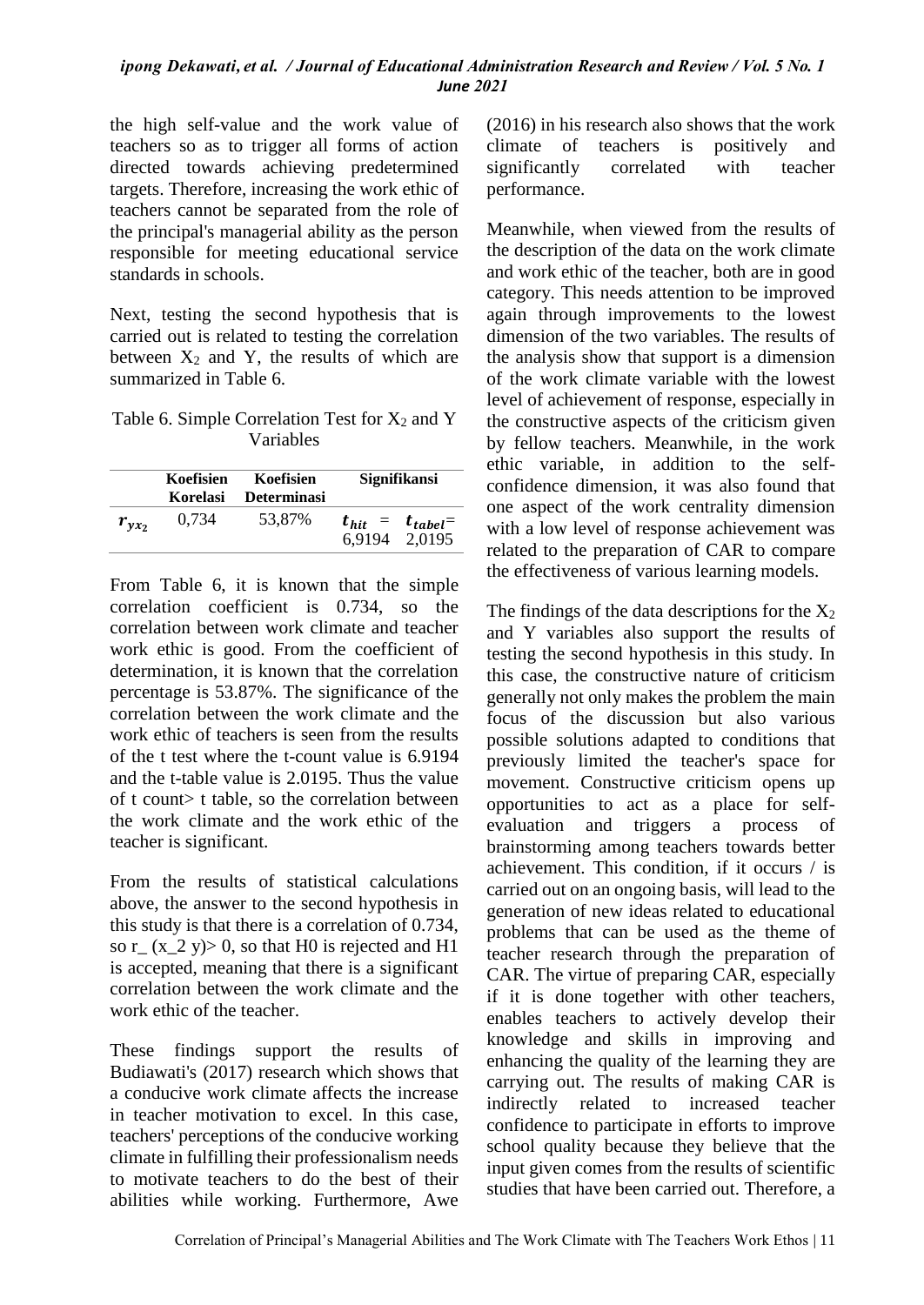conducive work climate correlates with an increase in teacher work ethic.

Furthermore, the third hypothesis testing carried out is related to testing the correlation between  $X_1$  and  $X_2$  together with Y, the results are summarized in Table 7.

Table 7. Multiple Correlation Test for X1 and X2 with Y

|               | Koefisien<br>Korelasi | Koefisien<br>Determinasi | Signifikansi                               |  |
|---------------|-----------------------|--------------------------|--------------------------------------------|--|
| $R_{yx_1x_2}$ | 0.752                 | 56,60%                   | $F_{hit}$ = $F_{tableI}$<br>34,6722 3,2257 |  |

From Table 7, it is known that there is a good correlation between the managerial ability of school principals and the work climate together with a work ethic of 0.752. If you look at the significance with the results of the F test, it is known that the value of Fcount is 34.6722 and the value of Ftable is 3.2257 so that the value of Fcount> Ftable. Thus, the correlation between the principal's managerial ability and work climate together with the work ethic of teachers is significant.

Meanwhile, the coefficient of determination obtained is 56.60%. This means that the correlation between the principal's managerial ability and the work climate together has a good correlation with the work ethic of teachers. The rise and fall of the teacher's work ethic 56.60% is related to the managerial ability of the principal and the work climate. The remaining 43.40% is due to other variables not examined in this study.

From the results of statistical calculations above, the answer to the second hypothesis in this study is that there is a correlation of 0.7523, then R<sub>\_</sub> (x\_1 x\_2 y) > 0, so that the final result H0 is rejected, and H1 is accepted. Thus, there is a significant correlation between the managerial ability of school principals and the work climate together with the work ethic of teachers. This finding supports the research results of Ariyanti et al. (2019) which shows that the principal managerial competence and organizational climate together have a significant effect on teacher professionalism. Furthermore, Vahim et al. (2019) in their research shows that the managerial competency standards of school principals and school climate together have a significant effect on teacher performance. Meanwhile, Hebarudin (2009:200-202) explained that the principal is a formal leader in educational institutions. The principal is the highest official in a school unit. The principal who has a protective, patient, not careless, flexible, assertive but not rigid nature, helps teachers in carrying out their duties causing the school atmosphere to become orderly and harmonious so as to accelerate the realization of the expected goals. It also helps create a work climate that is safe, secure, and enjoyable. Changes in the work climate that occur in schools will also correlate with the work ethic of teachers in schools in achieving targets to be achieved. Thus, improving the work ethic of teachers can be done by striving to improve the managerial abilities of school principals as effectively as possible and the work climate is optimized and made as conducive as possible so that the work ethic of teachers is even better.

## **IV. CONCLUSION**

Based on the results of the analysis and discussion, it can be concluded as the principal managerial ability correlates with the work ethic of the teacher. In this case, the level of good correlation is 0.637 with a correlation percentage of 40.60%. This means that the increase or decrease in the work ethic of the teacher correlates with the principal managerial ability of 40.60%.

The work climate is correlated with the work ethic of the teacher. In this case, the level of good correlation is 0.734 with a correlation percentage of 53.87%. This means that the increase or decrease in the work ethic of the teacher correlates with the work climate of 53.87%.

The managerial ability of the principal and the work climate jointly correlate with the work ethic of the teacher. In this case, the level of good correlation is 0.7523 with a correlation percentage of 56.60%. It means that the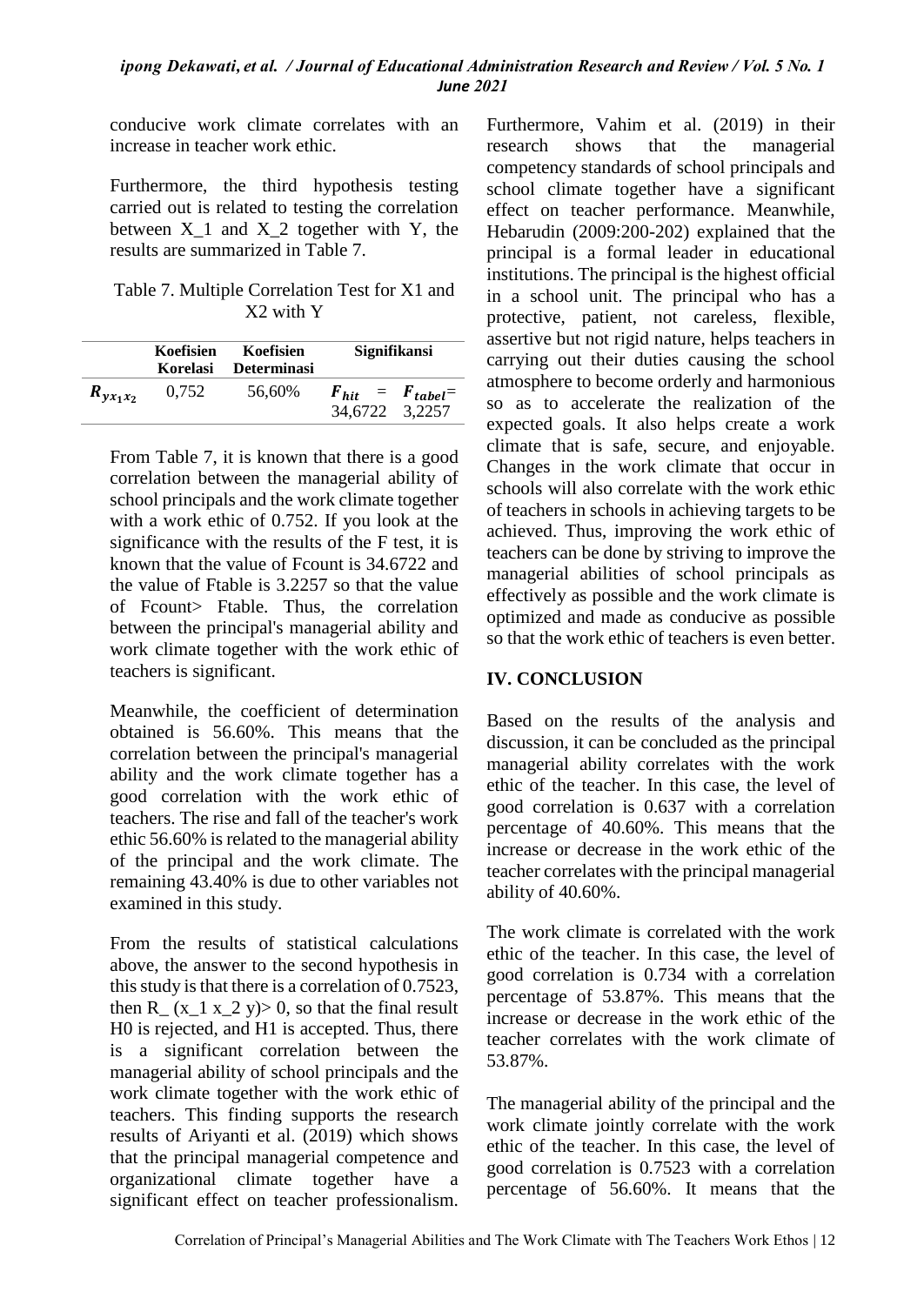increase or decrease in the work ethic of the teacher is correlated with the managerial ability of the principal and the working climate together by 56.60%.

## **V. REFERENCE**

- Alfin, J. (2015). Analisis Karakteristik Siswa Pada Tingkat Sekolah Dasar. Prosiding Halaqoh Nasional & Seminar Internasional Pendidikan Islam. [Online]. Tersedia: http://digilib.uinsby.ac.id/6485/1/15.% 20Analisis%20Karakteristik%20Siswa .pdf [24 Februari 2020].
- Al-Hothali, H. M. (2018). Ethics of the Teaching Profession among Secondary School Teachers from School Leaders' Perspective in Riyadh. International Education Studies, 11(9), 47-63.
- Ambaryati, Retnaningdyastuti, & Roshayanti, F. (2019). Pengaruh Keterampilan dalam ICT dan Etos Kerja Terhadap TPACK Guru SD di Kecamatan Tengaran Kabupaten Semarang. Jurnal Manajemen Pendidikan, 8(2), 164-185.
- Arikunto, S. (2006). Prosedur Penelitian Suatu Pendekatan Praktek. Jakarta : PT. Rineka Cipta.
- Ariyanti, I., Miyono, N., & Retnaningdyastuti, R. (2019). Pengaruh Kompetensi Manajerial Kepala Sekolah dan Iklim Organisasi Terhadap Profesionalisme Guru Sekolah Dasar Negeri Se Kecamatan Tengaran Kabupaten Semarang. Jurnal Manajemen Pendidikan (JMP), 8(2), 242-258.
- Asmarajaya, A., & Supardi. (2018). Pengaruh Manajemen Kelas dan Etos Kerja Guru Terhadap Efektivitas Belajar Siswa di SMA Budi Utomo Kota Lubuklinggau. Jurnal Interprof, 4(2), 86-110.
- Awe, E. Y. (2016). Hubungan Antara Iklim Kerja, Motivasi Kerja dengan Kinerja Guru Sekolah Dasar (SD) di Kecamatan Bajawa, Kabupaten Ngada. Jurnal Ilmiah Pendidikan Citra Bakti, 3(1), 33- 41.
- Bashiroh, N. (2017). Hubungan Antara Etos Kerja dengan Produktivitas Kerja Tenaga Administrasi Sekolah di SMAN

Se-Kabupaten Gresik. Inspirasi Manajemen Pendidikan, 5(1).

- Budiawati, J. (2017). Iklim, Kepuasan, dan Motivasi Kerja Guru di Sekolah Dasar BPK Penabur. Jurnal Administrasi Pendidikan, XXIV(1), 36-46.
- Dani, I. (2014). Pengaruh Kompetensi dan Gaya Kepemimpinan Kepala Sekolah Terhadap Etos Kerja Guru. Jurnal Mahasiswa Pascasarjana Administrasi Pendidikan, 2(1), 9-14.
- Djafri, N. (2017). Manajemen Kepemimpinan Kepala Sekolah (Pengetahuan Manajemen, Efektivitas, Kemandirian Keunggulan Bersaing dan Kecerdasan Emosi). Yogyakarta: Deepublish.
- Harahap, F. F., & Rusdinal, R. (2017, August). The influence of principal managerial competency toward teachers productivity with mediation of organizational citizenship behavior and interpersonal communication. In 2nd International Conference on Educational Management and Administration (CoEMA 2017). Atlantis Press.
- Hasanah, A. (2008). "Produktifitas Manajemen Sekolah (Studi Kontribusi Kepemimpinan Kepala Sekolah, Budaya Sekolah, dan Kinerja Guru Terhadap Produktivitas Sekolah menengah Pertama di kota Bandung ) " Sekolah Pasca sarjana UPI. [Online]. Tersedia: http: //eprints. ums.ac.id  $/24368$  / 10 08. DAFTAR PUSTAKA. Pdf [27 Februari 2019].
- Herabudin. (2009). Administrasi & Supervisi Pendidikan. Bandung: Pustaka Setia.
- Hirschfeld, R. R., & Feild, H. S. (2000). Work centrality and work alienation: Distinct aspects of a general commitment to work. Journal of Organizational Behavior: The International Journal of Industrial, Occupational and Organizational Psychology and Behavior, 21(7), 789-800.
- Kasturi, S., Made, A., & Lamatenggo, N. (2017). The Influence of Conflict Behavior, Work Culture and Work Climate on Stress Levels of Public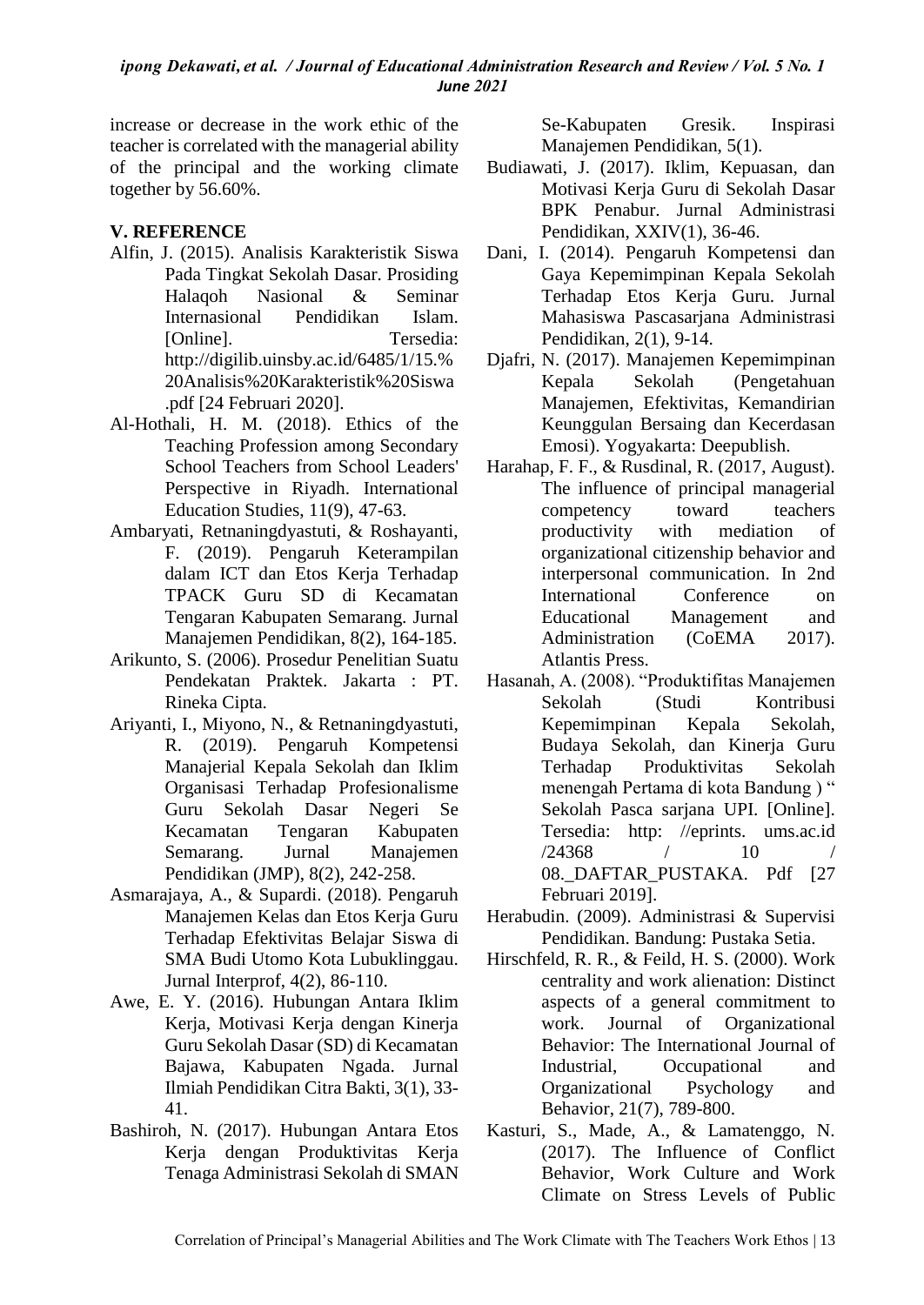Elementary School Teachers in Wonosari District. Journal of Scientific Research and Development, 2 (1), 156- 165.

- Klampe, C. M. (1983). The work values of secondary teachers: a comparative study by teaching assignment. Dissertations and Thses. Paper 3271. [Online]. Tersedia: https://pdxscholar.library.pdx.edu/open \_access\_etds/3271/ [10 Maret 2020].
- Mawaddatullin, N. (2017). Pengaruh Kompetensi Manajerial Kepala Sekolah, Disiplin Kerja dan Motivasi Kerja Guru Terhadap Kinerja Guru di Sekolah Dasar Negeri Gugus II Kecamatan Kediri Kabupaten Lombok Barat. Jurnal Ilmiah Profesi Pendidikan, 2(1), 13-20.
- Miller, M. J., Woehr, D. J., & Hudspeth, N. (2002). The meaning and measurement of work ethic: Construction and initial validation of a multidimensional inventory. Journal of Vocational Behavior, 60(3), 451–489.
- Narung, R. M., & Samidjo. (2020). Kontribusi Kepemimpinan Transformasional Kepala Sekolah, Etos Kerja Guru, dan Kompetensi Pedagogik Terhadap Kinerja Guru. Media Manajemen Pendidikan, 2(3), 409 - 418.
- Nasir, Usman dan Murniati. 2009. Implementasi Manajemen Stratejik dalam Pemberdayaan Sekolah Menengah Kejuruan. Bandung: PT. Cipta Pusaka Media Perintis.
- Pryor, R. G. (1987). Differences among differences: In search of general work preference dimensions. Journal of applied Psychology, 72(3), 426.
- Pryor, R. G., & Davies, R. (1989). A comparison of conceptualizations of work centrality. Journal of Organizational Behavior, 283-289.
- Riduwan. (2013). Metode dan Teknik Menyusun Proposal Penelitian (Untuk Mahasiswa S-1, S-2, dan S-3). Bandung:Alfabeta.
- Shamir, B., & Ruskin, H. (1983). Type of community as a moderator of workleisure relationships: A comparative

study of Kibbutz residents and urban residents. Journal of Occupational Behaviour, 209-221.

- Shapira-Lishchinsky, O. (2011). Teachers' critical incidents: Ethical dilemmas in teaching practice. Teaching and teacher education, 27(3), 648-656.
- Sherpa, K. (2018). Importance Of Professional Ethics For Teachers. International Education & Research Journal, 4(3).
- Sujana, I. K., Dantes, N., & Natajaya, N. (2018). Kontribusi Kompetensi Pedagogik, Iklim Kerja, Dan Etos Kerja Terhadap Kinerja Guru Olahraga SMA di Kabupaten Badung. Jurnal Administrasi Pendidikan Indonesia, 9(1), 11-22.
- Supardi. (2014). Kinerja Guru. Jakarta: PT. Raja Grafindo Persada.
- Trimono, T. (2019). Hubungan Kompetensi Manajerial Kepala Sekolah Dengan Kinerja. Al-Mutharahah: Jurnal Penelitian Dan Kaiian Sosial Keagamaan, 16(1), 207-229.
- Turk, M., & Vignjević, B. (2016). Teachers' Work Ethic: Croatian Students' Perspective. Foro de Education, 14(20), 489-514.
- Vahim, M. R. D., Irdiana, S., & Fauziah, A. (2019, July). Dampak Standar Kompetensi Manajerial Kepala Sekolah dan Iklim Sekolah terhadap Kinerja Guru SMK Negeri 1 Tempeh. Proceedings Progress Conference, 2(1), 460-466.
- Waang, M., Matin, & Ahmad, M. (2019). Pengaruh Efektivitas Manajerial Kepala Sekolah dan Etos Kerja Terhadap Kinerja Guru Sekolah Dasar di Kecamatan Teluk Mutiara Kabupaten Alor. Jurnal Ilmiah Wahana Pendidikan, 5(1), 98-105.
- Wahyudi. 2012. Kepemimpinan Kepala Sekolah Dalam Organisasi Pembelajar (Learning Organizational). Bandung: Alfabeta.
- Werang, B. R. (2018). Meningkatkan Lulusan Sekolah Sebuah Konflik Moral Antara 'Melaksanakan Kode Etik Kejujuran Profesional' dan 'Hasrat Membantu